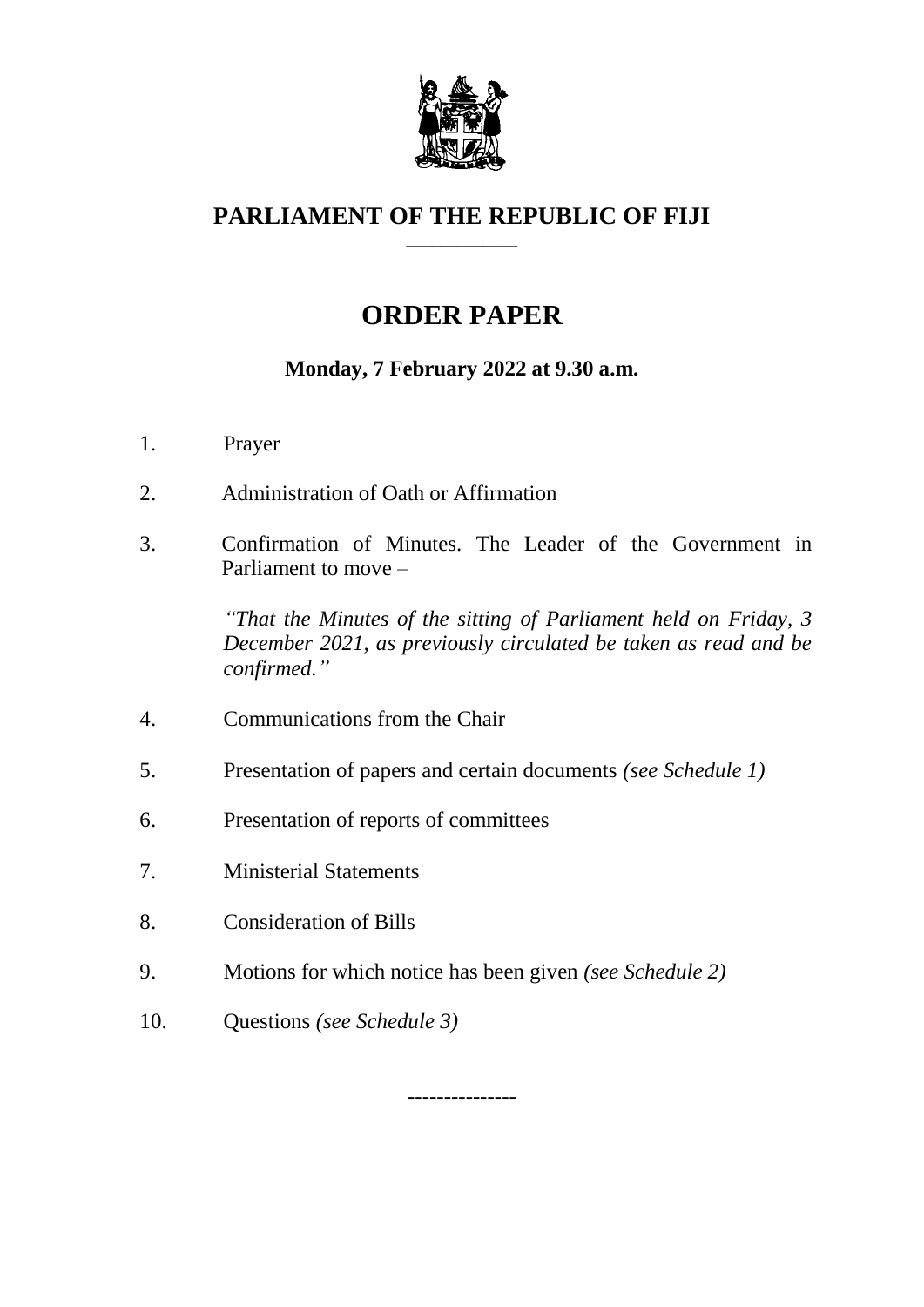# **SCHEDULE 1 — PRESENTATION OF PAPERS AND CERTAIN DOCUMENTS**

- 1. Office of the Prime Minister and Department of Immigration 2018-2019 Annual Report *(Parliamentary Paper No. 98 of 2021)*
- 2. Office of the Auditor-General 2021 Annual Report *(Parliamentary Paper No. 102 of 2021)*
- 3. Ministry of Local Government, Housing and Environment 2015 Annual Report *(Parliamentary Paper No. 12 of 2021)*
- 4. Ministry of Local Government, Housing and Environment 2016 Annual Report *(Parliamentary Paper No. 13 of 2021)*
- 5. Ministry of Local Government, Housing and Environment 2016-2017 Annual Report *(Parliamentary Paper No. 14 of 2021)*
- 6. Ministry of Local Government and Housing 2017-2018 Annual Report *(Parliamentary Paper No. 15 of 2021)*
- 7. Labasa Town Council Annual Report 2005 *(Parliamentary Paper No. 105 of 2020)*
- 8. Labasa Town Council Annual Report 2013 *(Parliamentary Paper No. 212 of 2020)*
- 9. Labasa Town Council Annual Report 2017 *(Parliamentary Paper No. 216 of 2020)*
- 10. Sigatoka Town Council Annual Report 2019 *(Parliamentary Paper No. 76 of 2021)*
- 11. Levuka Town Council Annual Report for the Year 2011 *(Parliamentary Paper No. 71 of 2021)*
- 12. National Fire Authority Annual Report 2015 *(Parliamentary Paper No. 82 of 2021)*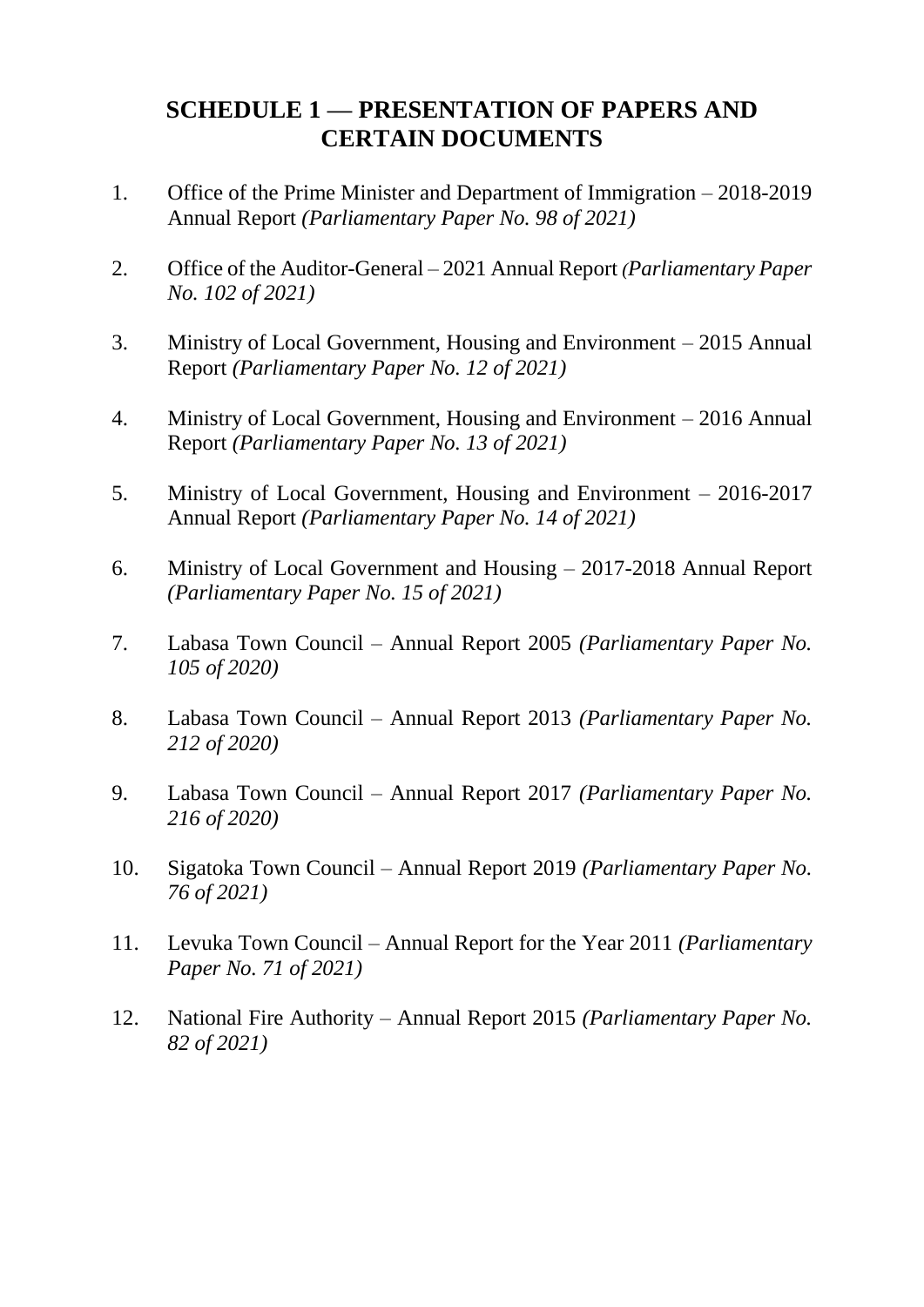### **SCHEDULE 2 — MOTIONS FOR DEBATE**

1. Hon. Alvick Maharaj to move –

"That Parliament debates the 'Review of the Performance Audit on the Access for Persons with Disabilities to Public Offices and Public Transport' which was tabled on 16 August 2021." *(Parliamentary Paper No. 56 of 2021)*

2. Hon. Vijay Nath to move –

"That Parliament debates the 'Review of Fiji Development Bank 2019 Annual Report'which was tabled on 17 August 2021." *(Parliamentary Paper No. 73 of 2021)*

3. Hon. Sanjay Kirpal to move –

"That Parliament debates the 'Review of the Consolidated Annual Reports for the Ministry of Lands and Mineral Resources August 2016 – July 2017 and August 2017 – July 2018' which was tabled on 17 August 2021." *(Parliamentary Paper No. 33 of 2021)*

4. Hon. Sanjay Kirpal to move –

"That Parliament debates the 'Review of the Ministry of Fisheries Annual Report 2017–2018' which was tabled on 17 August 2021." *(Parliamentary Paper No. 17 of 2021)*

#### **SCHEDULE 3 — QUESTIONS**

#### **Oral Questions**

- 1/2022 Hon. Lenora Qereqeretabua to ask the Minister for Fisheries Can the Minister update Parliament on the state of the beche-de-mer fishery and whether diving for beche-de-mer will be allowed to resume.
- 2/2022 Hon. Sanjay Kirpal to ask the Minister for Defence, National Security and Policing, Rural and Maritime Development and Disaster Management – Can the Minister update Parliament on the relief efforts by the Fijian Government and the RFMF in Tonga.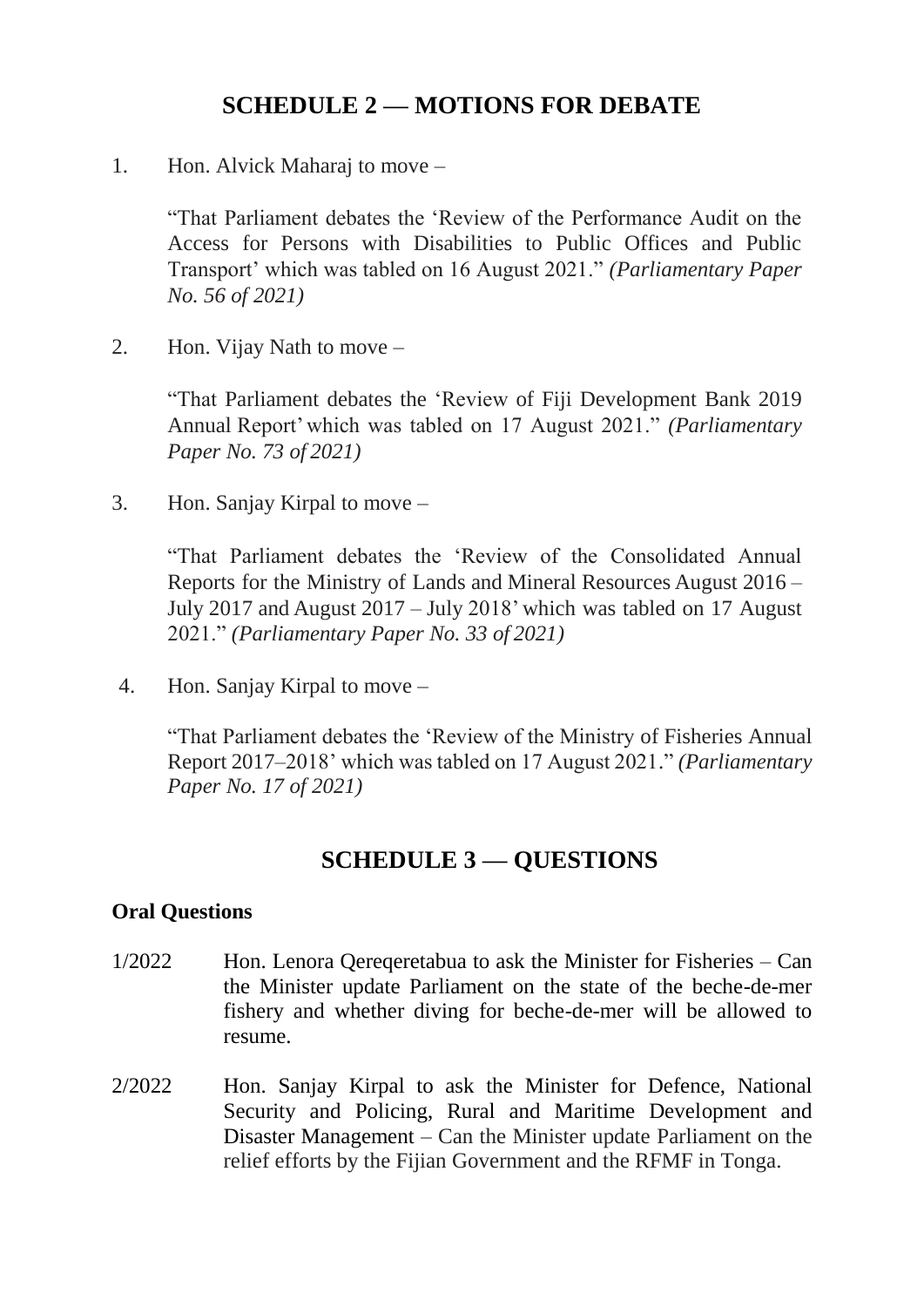- 3/2022 Hon. Ratu Naiqama Lalabalavu to ask the Attorney-General and Minister for Economy, Civil Service, Communications, Housing and Community Development – Can the Minister update Parliament on the status of implementation of the \$200 million in loans for COVID-19 recovery guarantee scheme to micro, small and medium, and large enterprises.
- 4/2022 Hon. Dr Salik Govind to ask the Minister for Infrastructure, Meteorological Services, Lands and Mineral Resources – Can the Minister inform Parliament what transpired on Saturday the 15<sup>th</sup> of January, 2022 during the Tongan volcanic eruption, in terms of providing warnings to the public in Fiji.
- 5/2022 Hon. Jese Saukuru to ask the Minister for Agriculture, Waterways and Environment – Can the Minister inform Parliament on the Ministry's plans to build a cold storage facility for farmers in the Sigatoka Valley.
- 6/2022 Hon. Alipate Nagata to ask the Minister for Agriculture, Waterways and Environment – Can the Minister update Parliament on the progress of the Ministry of Waterways' river desilting and dredging works.
- 7/2022 Hon. Peceli Vosanibola to ask the Attorney-General and Minister for Economy, Civil Service, Communications, Housing and Community Development – Can the Minister update Parliament on the reasons for exempting the Energy Fiji Limited (EFL) from being audited by the Office of the Auditor-General.
- 8/2022 Hon. Selai Adimaitoga to ask the Minister for Health and Medical Services – Can the Minister update Parliament on the COVID-19 vaccination efforts.

#### **Written Questions**

- 9/2022 Hon. Anare Jale to ask the Attorney-General and Minister for Economy, Civil Service, Communications, Housing and Community Development – Can the Minister update Parliament on the total assistance provided by development partners in response to the COVID-19 pandemic since 2020, in particular the following details itemised by year, donor and purpose –
	- (a) aid-in-kind; and
	- (b) grants.